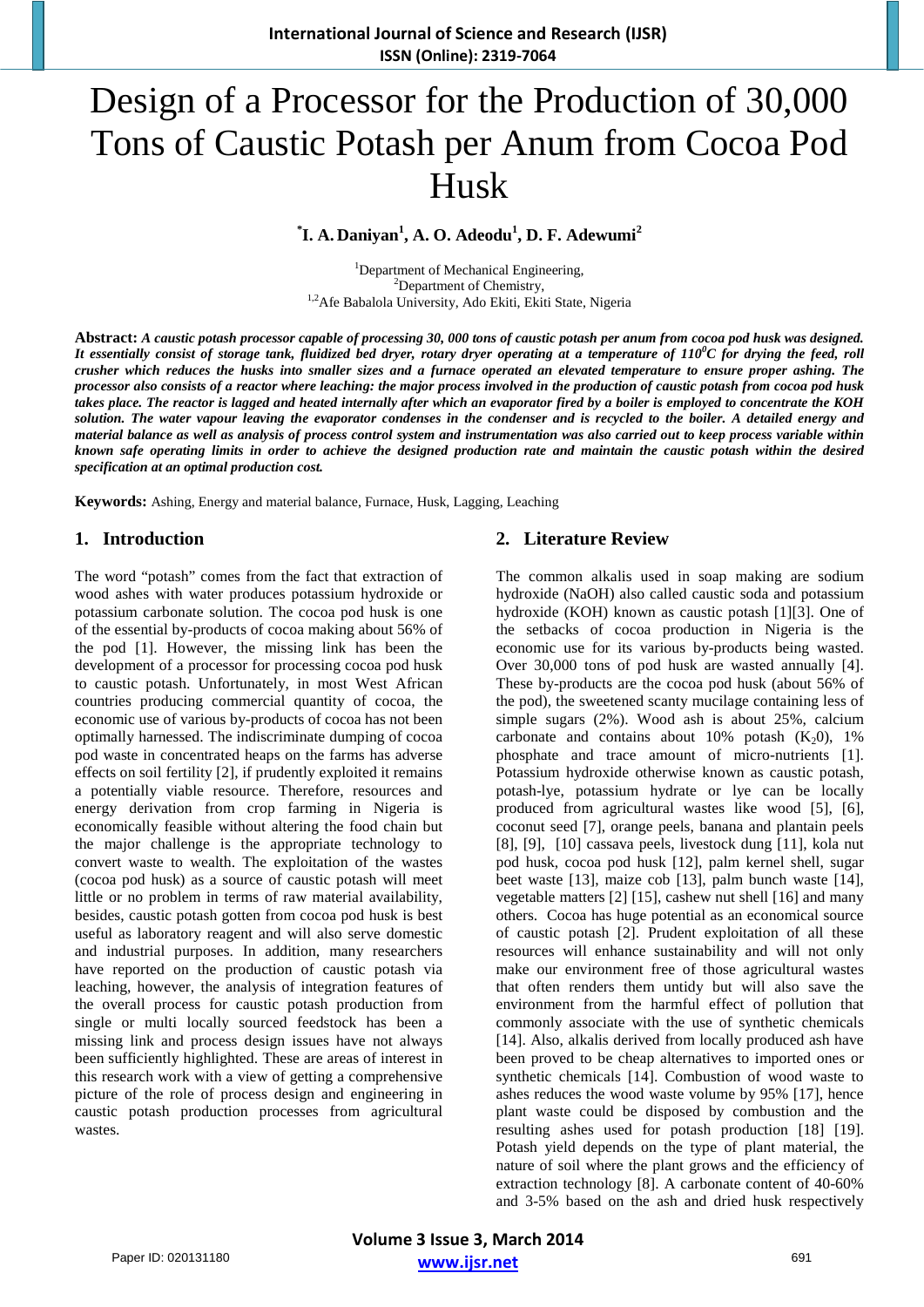confirmed that ash of cocoa husk contains a higher than average percentage of potassium carbonate [12].

The Chemical Compositions of cocoa pod husk is shown in Table 1.

**Table 1:** Chemical Compositions of Cocoa Pod Husk

| S/N | Constituents of         | % Composition of |
|-----|-------------------------|------------------|
|     | Cocoa pod Husk          | Constituents     |
| 1.  | Water                   | 57.75            |
| 2.  | <b>Total dry Matter</b> | 42.25            |
|     | Total                   | 100              |
| 1.  | Crude Protein           | 8.69             |
| 2.  | Pure Protein            |                  |
| 3.  | <b>Fatty Substance</b>  | 0.15             |
| 4.  | Ash (SIO, free)         | 10.80            |
| 5.  | Crude Fibre             | 33.90            |
| 6.  | Nitrogen-free           | 41.21            |
|     | extracts                |                  |
|     | Glucose                 | 1.16             |
| 8.  | Sucrose                 | 0.18             |
| 9.  | Pectin                  | 3.71             |
| 10  | Theobromine             | 0.20             |

Source: [20]

**Table 2:** Physical Properties of KOH

|                     | $\checkmark$  |                  |
|---------------------|---------------|------------------|
| Property            | KOH solid     | KOH aq. solution |
|                     | $(90\%)$      | $(50\%)$         |
| Physical state      | Solid         | Liquid           |
| Colour              | White         | Colourless       |
| Density at $20^0C$  | 2.044         | 1.5              |
| $(g/cm^3)$          | (fused solid) |                  |
| Melting temperature | 406           | 6                |
|                     |               |                  |
| Boiling temperature | 1327          | 145              |
|                     |               |                  |
| Molecular weight    | 56.1          |                  |
| (g/mol)             |               |                  |

Source: [21]

**Table 3:** Weight of Extract and Caustic Potash Contents of Kola nuts Pod Husks, Ugwu Pod Husk and Plantain Peels Ashed at Different Temperatures

| Asheu at Dhiteicht Tempelatures |                         |                  |         |                |                  |         |
|---------------------------------|-------------------------|------------------|---------|----------------|------------------|---------|
| Tem                             | Weight of Extract $(g)$ |                  |         | Caustic        |                  | Potash  |
| $\boldsymbol{p}$                |                         |                  |         | Contents $(g)$ |                  |         |
| $\overline{C}^0C$               | Kola                    | UgW              | Plantai | Kol            | UgW              | Plantai |
|                                 |                         | $\boldsymbol{u}$ | n       | a              | $\boldsymbol{u}$ | n       |
| 300                             | 9.26                    | 0.38             | 0.80    | 0.08           | 0.07             | 0.06    |
| 400                             | 10.0                    | 0.90             | 1.66    | 0.28           | 0.10             | 0.14    |
|                                 | 4                       |                  |         |                |                  |         |
| 500                             | 13.4                    | 3.44             | 4.00    | 4.97           | 5.65             | 5.70    |
|                                 | 0                       |                  |         |                |                  |         |

Source: [7]

#### **2.1 Material Selection**

#### **1. Storage Tank**

Liquid caustic potash can be suitably stored in mild steel tanks. It is generally non-corrosive to mild steel at ambient temperature, although it does pick up a very small amount of iron. For uses where iron impurity is undesirable,

stainless steel tanks should be used. Aluminium, copper, bronze, brass, zinc etc. are readily attacked by caustic potash solution hence unsuitable for use as construction materials. Rubber lined tanks may also be used at ambient temperature as well as plastic tanks such as PVC (Poly vinyl chloride), polyethylene and polypropylene. Caustic potash is classified as hazardous chemical [8]; about 38% to 50% KOH can cause very serious and rapid burns to the skin and permanent injury to the eyes. It should therefore be handled with care by wearing appropriate clothing and equipment.

#### **2. Rotary Dryer**

A rotary dyer is suggested for this work because of the hollow shape of the cocoa pod husk so as to ensure even distribution of heat to the husk to enhance effective drying.

#### **2.2 Process Description**

Cocoa pod is stored in the storage tank. The stored cocoa pod is thereafter conveyed into the rotary dryer operating at a temperature of  $110^{0}$ C after which the cocoa pod leaves the rotary dryer as bone-dried husk. Any impurity like leaves, stones etc on the husk would have dropped off at the base of the rotary dryer. The drying process is followed by sending the dried bone husk into the roll crusher to reduce the husk into smaller sizes (lump sizes) so as to increase the rate of ashing. Ashing of crushed husk take place in the furnace operated at an elevated temperature of  $700^{\circ}$ C to ensure that the husk is properly ashed. The ashed husk are then gathered in a hopper from the furnace and allowed to cool before it is conveyed to the reactor so as to ensure that the temperature of the ash is kept low as it is fed into the reactor. The ash is conveyed into the reactor with the aid of a belt conveyor. The next line of action takes place in the reactor where leaching of potassium hydroxide (KOH) from the ash takes place. Water from the bore hole is sent into the adsorber to remove any ion present (anions and cations). Water then flows into the reservoir where it is stored and from where it flows into the reactor with the aid of a control valve. Inside the reactor, leaching process takes place, which is the removal of a soluble solute by means of a solvent from an insoluble solid. The KOH solution is then sent into the dilution tank to ensure that all moles of potassium ions present are dissolved. It is then filtered so as to extract the KOH solution from the residue. The residue is collected while the KOH solution is concentrated with the use of evaporator. This is achieved using a boiler attached to the evaporator which generates steam to power the evaporator. The KOH solution leaves the evaporator as concentrated liquor and the water vapour leaving the evaporator condenses in the condenser and is recycled to the boiler. The liquor from the evaporator is sent to the fluidized bed where it comes in contact with air at elevated temperature. The water content is totally removed at this stage and the KOH is collected in powdery form and sent to the storage tank.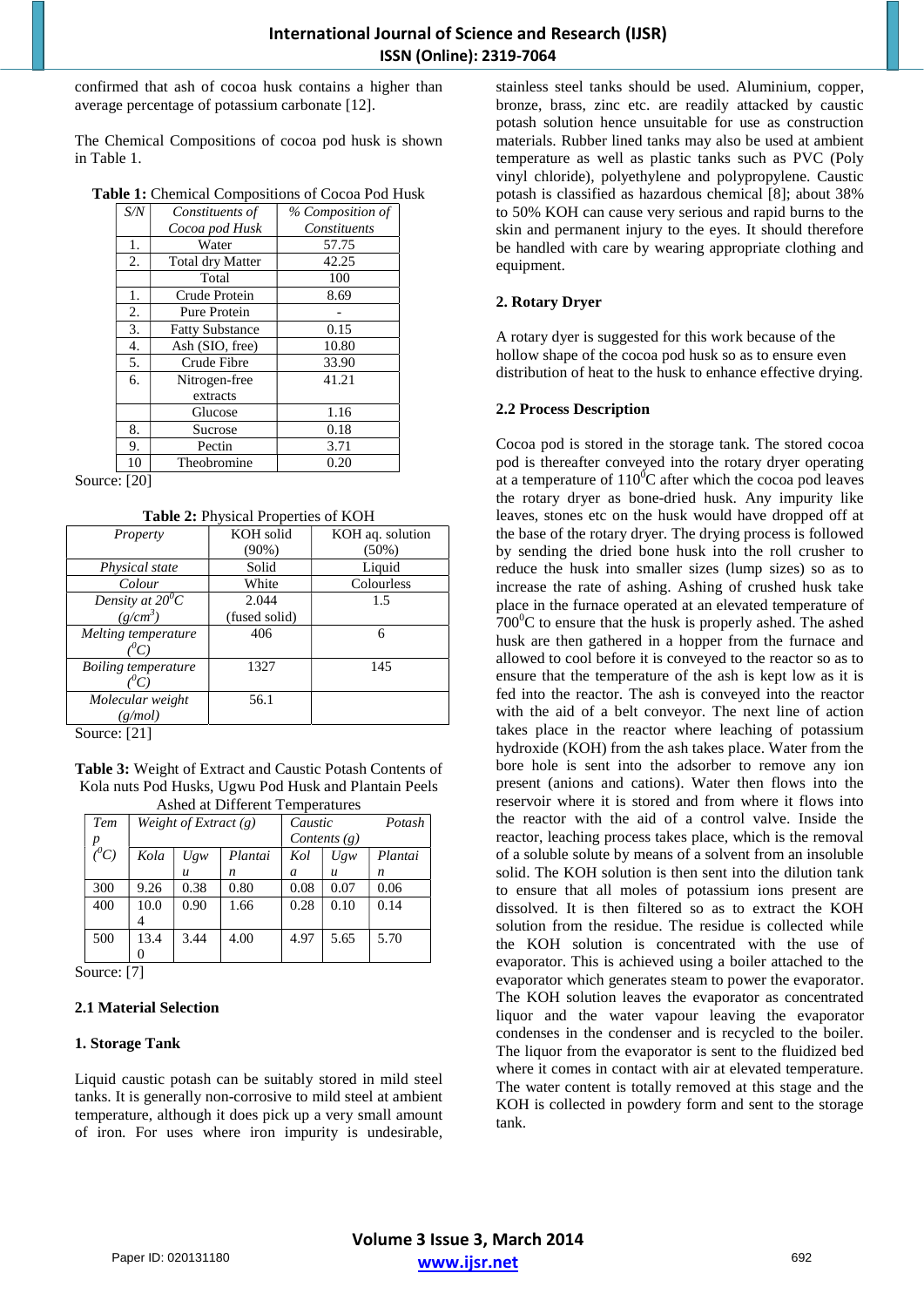**International Journal of Science and Research (IJSR) ISSN (Online): 2319-7064** 



**Figure 1: Production Flow Chart** 

#### **2.3 Material and Energy Balance**

The knowledge of material balance is a useful tool in determining the quantity of raw material required and the products produced. Material balance is also used to study the operation of plant, identification of sources of materials loss [22] etc. The simple material balance acquaints the process designer the maximum yield obtainable in this process while providing a quick check on the profitability of the proposed process. This is often accomplished by ensuring complete reaction and hundred percent recoveries. If the raw material cost is equal or greater than the product selling price, the process will not break even.

The general conservation equation for any process system is written as:

$$
Input - output - depletion = accumulation - generation
$$
 (1)

For a process with no generation or depletion of material within the system, equation 3.1 becomes

$$
Input - output = accumulation \tag{2}
$$

In a steady state process, the accumulation term is zero, except in nuclear process. Mass is either neither generated nor consumed but if a chemical reaction occurs; particular chemical specie may be formed or consumed in the

process. If there are no chemical reactions, the steady state balance reduces to

$$
Input - Output = 0 \tag{3}
$$

The mass balance is often expressed in terms of reaction, product and a material balance with respect to an entire system which is clearly identified by creating boundary round it.

#### **Procedure**

The calculation procedure involves:

- i. Conversion of tonnes per day to kilogramme per day
- ii. The material balance is based on a split fraction method

#### From unit 8

The final product  $B=30,000$  tonnes, 1 tonnes = 1,000 kg, therefore, 30,000,000 kg

Molecular weight of KOH= 56 kg/k mole

*B in kmoles* = 
$$
\frac{30,000,000}{56}
$$

$$
B=535714.28\;kmoles
$$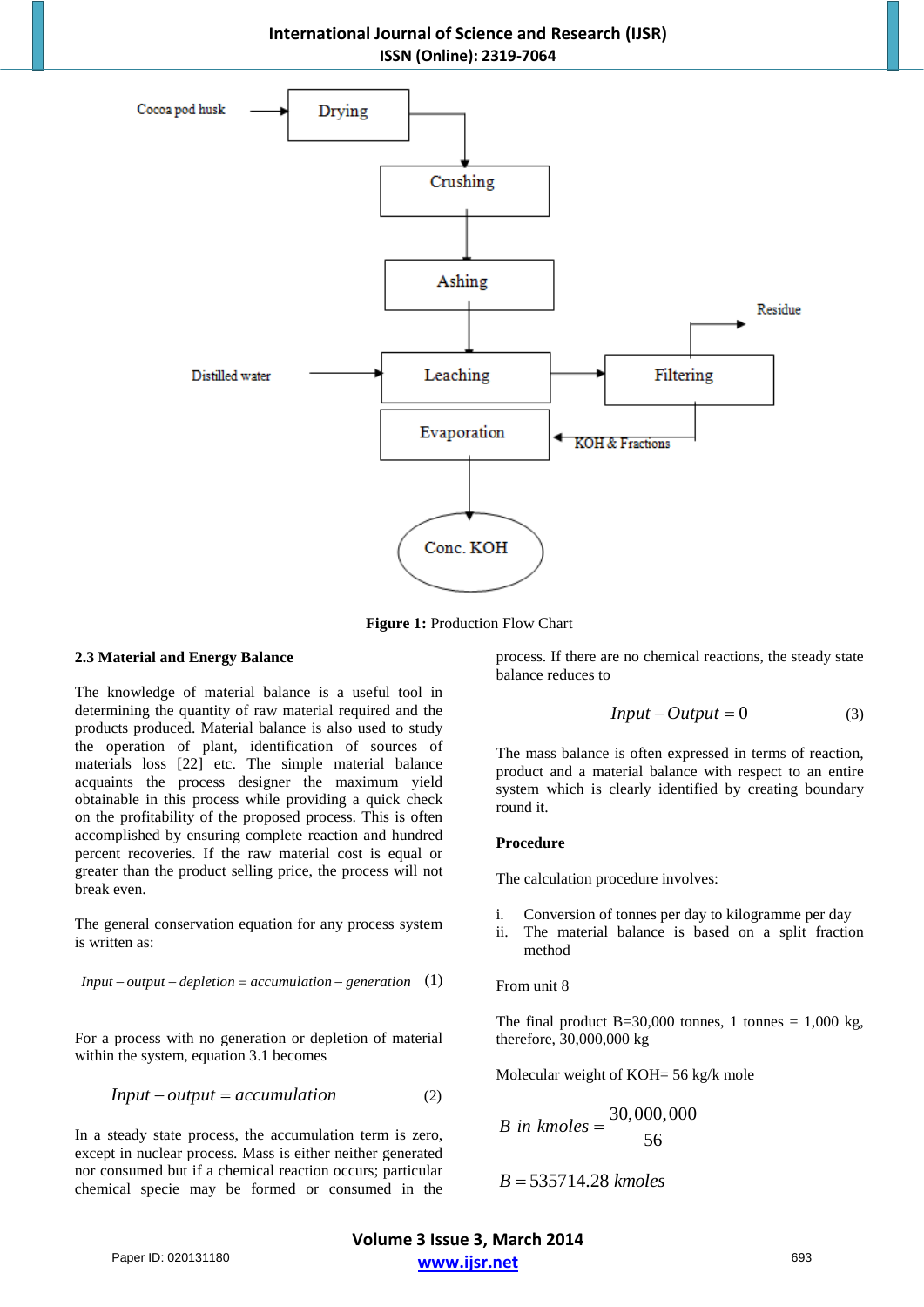**International Journal of Science and Research (IJSR) ISSN (Online): 2319-7064** 

Unit 5



 $Input - Output = 0$ 

$$
D - (B + C) = 0 \tag{4}
$$

The fluidized bed is capable of removing 15% of moisture

 $C = 15\%$  of D

$$
C = 0.15D \tag{5}
$$

Substituting equation 5 into 4

$$
D - (B + 0.15D) = 0
$$
  
0.85D = B  

$$
D = \frac{B}{0.85} = \frac{535714.286}{0.85}
$$
  
D = 630252.101*kmoles*

Unit 6



*Input* − Output

$$
F - (D + E) = 0 \tag{6}
$$

water: 
$$
0.333F - 0.15D - E = 0
$$
  
\n $0.333F - E = (0.15 \times 630252.101)$   
\n $0.333F - E = 94537.815$  (7)

$$
KOH: 0.666F - 0.85D = 0
$$
  
0.666F = 0.85D  
D = 630252.101kmoles  

$$
F = \frac{0.85(630252.101)}{0.666}
$$

$$
F = 804375.805kmoles
$$

**H0.1467 INERT** 0.5689 KOH & 0.2844 H<sub>2</sub>0  $0.333 H_20$ 0.666 KOH G (residue)

$$
Input - Output = 0
$$
  
\n
$$
H - (F + G) = 0
$$
  
\n
$$
H = F + G
$$
\n(8)

*Taking water balance*  $0.2844H = 0.333F + 0(G)$  $0.2844H = 0.333(804375.805)$ 941832.430 *H kmoles* =

Substituting F and H into equation 8  $G = 941832.430 - 804375.805$ G = 137456.625*kmoles*  $H = F + G$  $G = H - F$ 

Unit 4



 $Input - Output = 0$ 

$$
I = H
$$
  
\n
$$
I = 941832.430 \text{kmoles}
$$
 (9)

Unit 3

 $\overline{I}$ 



**Volume 3 Issue 3, March 2014 www.ijsr.net** Paper ID: 020131180 694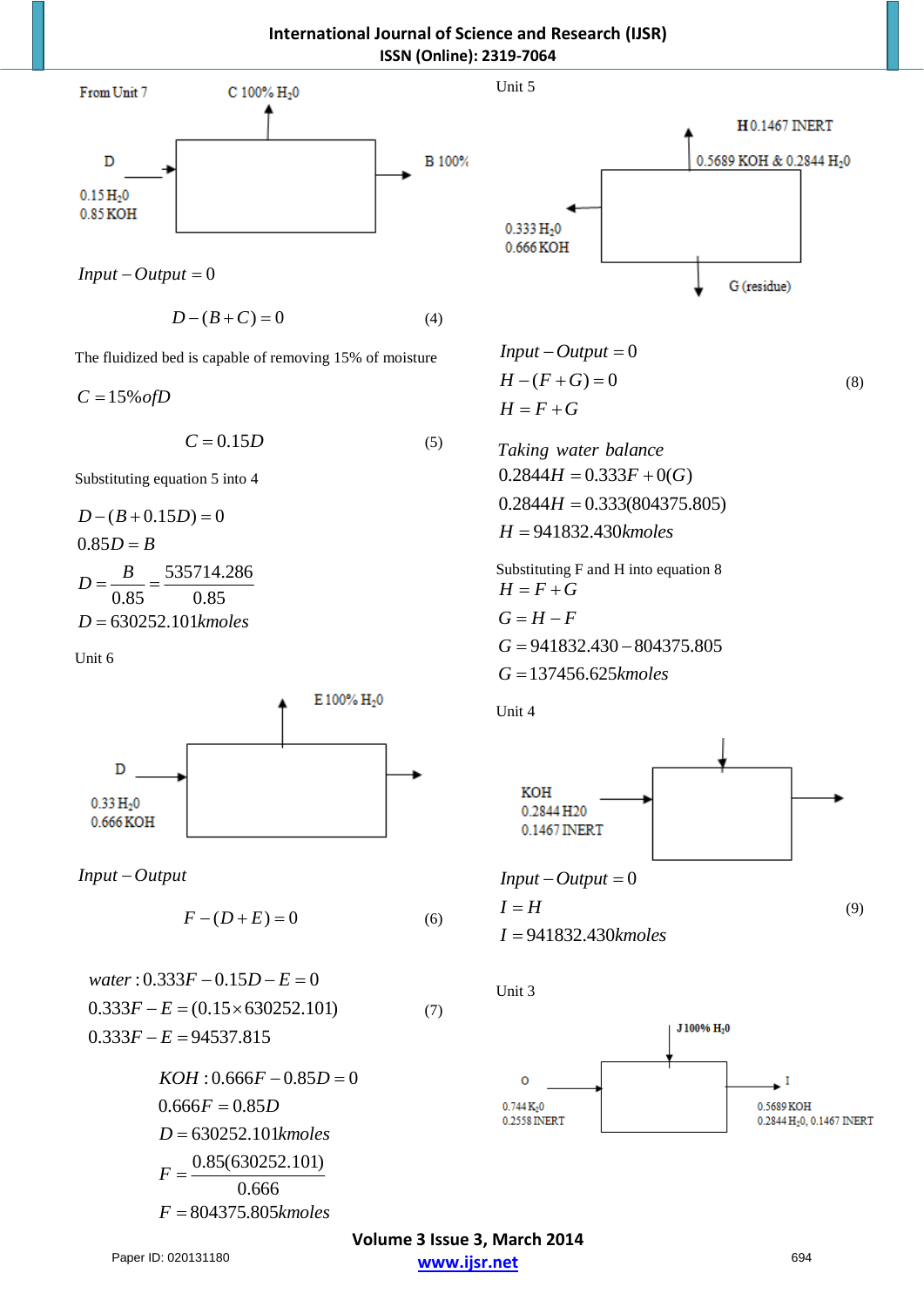# **International Journal of Science and Research (IJSR) ISSN (Online): 2319-7064**

 $Input - Output + Generation - Consumption = 0$  $\text{inert}: 0.2558Q - 0.1467I + 0 - 0 = 0$ 941832.430 *substitutingI* = 540136.112 *Q kmoles* =

| Constituents       | Composition                 | $\frac{0}{0}$ | Molar       | Molecular |
|--------------------|-----------------------------|---------------|-------------|-----------|
|                    |                             | Composition   | <b>Mass</b> | Weight    |
| CaO                | 5.74                        | 0.0574        | 56          | 3.2144    |
| MgO                | 10.44                       | 0.1044        | 40          | 4.176     |
| $K_2$ <sup>0</sup> | 74.42                       | 0.7442        | 94          | 69.9548   |
| $P_2O_5$           | 7.83                        | 0.0783        | 110         | 8.613     |
| $S_1O_2$           | 1.57                        | 0.0157        | 46          | 0.7222    |
|                    |                             |               |             | 86.6804   |
|                    | Molecular weight of Mixture |               |             |           |

Molecular weight of mixture

86.6804 1 *Q* =

 $Q = 86.6804 kg / kmol$ 

540136.112 *butQ kmoles* =

 $Q = 540136.112(86.680)$ 

 $Q = 46818998.19kg$ 

Unit 2



 $Input = Output + reactan t loss due to reaction$  $K = Q +$  *reac* tan *t* loss *due to reaction K* = 46818998.19*kg*

Unit 1



At steady state

| $input = output$         |      |
|--------------------------|------|
| $M = L + K$              |      |
| $butL = 0.577M + K$      |      |
| $M = 0.577M + K$         |      |
| $0.4225M = K$            |      |
| $K = 46818998.19$ kg     |      |
| $M = 1,108,141,96.9$ kg  |      |
| $M = 110,814.197$ tonnes | (10) |

Another important pre-requisite for process and reactor design is energy balance. It is just as preliminary and essential as material balance. The energy requirement represents a major item of the cost of production and a proper economic evaluation cannot be carried out without performing both energy and material balance. Energy balance suggests possible energy recovery and potential saleable energy sources. Energy balance is calculated in accordance with the law of conservation of energy which is considered in terms of mechanical transfer due to pressure and volume variations and in terms of thermal heat. In calculating energy balance, boundaries or envelopes are used as I material balance to separate and distinguish the surrounding from the system into and out of which material and energy is being transferred. The energy content of stream is conveniently represented by the specification of the enthalpy of that stream. The specific enthalpy is a function of temperature and pressure while that of a mixture is also dependent on the composition. Wherever heat is transferred in the process to meet up the demand of the energy, steam was used to supply heat such as in reactor. Similarly, cooling water is used to remove excess heat where heat is evolved.

# **3. Assumptions**

- 1. Changes in potential energy due to height differences, kinetic energy due to flow fluctuations, radiation due to temperature difference and surface energies are negligible and no work was performed on the process due to pressure and volume fluctuations
- 2. The heat lot through walls of process units or boundaries, piping etc. is negligible.
- 3. All enthalpies were calculated with reference to the datum temperature  $0^0C(237K)$
- 4. There is no pressure change, hence work of expansion and compression is small and since liquids and solids are almost incompressible, the effect of pressure on enthalpy is negligible.

Energy balance on drier

- 1. Datum temperature=  $0^0C(237K)$
- 2. Basis: 1 day operation
- 3. Input (enthalpy of inlet stream)

Cocoa pod husk

 $H_2$ 0: C<sub>P</sub> = 0.9997 Cal/g<sup>0</sup>C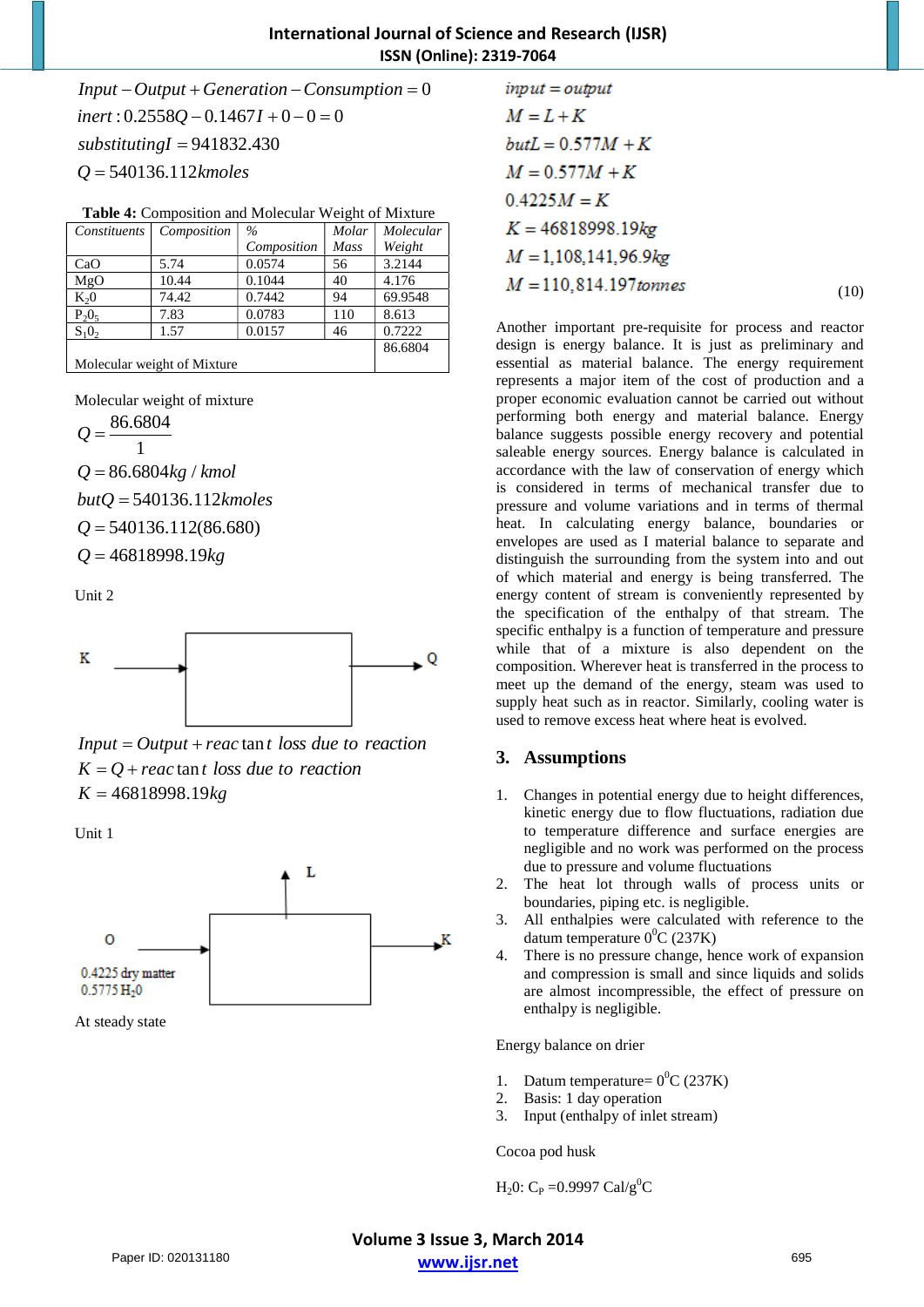# $KNH0_3$

 $C_p = 0.292Cal / g^0C$  $= 3000 \times 10^3 \times 0.292 \times 60$  $= 5.26 \times 10^7$  *Cal* / *day*  $= 2.20 \times 10^8 J / day$  $NH_{4}NO_{3}$  $C_p = 0.416$ Cal /  $g^0C$  $= 1000 \times 10^3 \times 0.416 \times 60$  $= 2.49 \times 10^7$  *Cal* / *day*  $= 1.04 \times 10^8 J / day$  $C_5H_nCOOK$  $C_{p} = 0.544$ Cal /  $g^{0}C$  $= 4500 \times 10^3 \times 0.544 \times 60$  $Q = MC_p\Delta t$  $Q = MC_p\Delta t$  $Q = MC_p\Delta t$  $= 1.47 \times 10^8$ Cal / day  $= 6.16 \times 10^8 J / day$ 

*Where: m: mass of water in g/day;*   $C_P$ : specific heat of water in Cal/ $g^0C$ ;

∆ =*t temperature difference* ( 0 C)

From equation 11

 $Q = MC<sub>n</sub> \Delta t$  $Q = 9624.61 \times 10^3 \times 0.9997 \times 25$  $= 2.405 \times 10^8$  *Cal* / *day*  $= 1.007 \times 10^9 J / day$  $NaOH$  : ( $C_p = 0.356Cal / g^{\circ}C$ )

 $Q = MC<sub>n</sub>\Delta t$  $= 618.70 \times 10^3 \times 0.35 \times 25$  $= 5.50 \times 10^6$  Cal /  $g^0C$  $= 2.30 \times 10^7 J / day$  $Ca(OH)_{2}(C_{p} = 0.282Ca / g^{0}C)$  $Q = MC_{n}\Delta t$  $= 68.74 \times 10^3 \times 0.9282 \times 25$  $= 1.60 \times 10^6$ Cal / day  $= 6.67 \times 10^6 J / day$ 

 $Al(OH)_{3}$  $= 137.49 \times 10^3 \times 0.47 \times 25$  $= 1.616 \times 10^6$ Cal / day  $= 6.750 \times 10^6 J / day$  $C_p = mC_p\Delta t$ 

Hence, total heat from the cocoa pod stream

 $=$   $(1.007 \times 10^{9} + 2.30 \times 10^{7} + 6.67 \times 10^{6} + 6.75 \times 10^{6}) = 1.043 \times 10^{9}$  J / day

**4. Water Stream**   $C_p = 0.416$ Cal /  $g^0C$  $= 2337.66 \times 10^3 \times 0.416 \times 160$  $= 1.556 \times 10^9$  *Cal* / *day*  $= 6.515 \times 10^8 J / day$  $Q = MC_p\Delta t$ Also,  $= 3389.61 \times 10^3 \times 0.457 \times 160$  $= 2.478 \times 10^8$ Cal / day  $= 1.037 \times 10^9 J / day$  $0.457$ *Cal* /  $g^{\circ}$  $C_p = 0.457Cal / g^{\circ}C$  $Q = mC_p\Delta t$  $P_2O_5$  $= 5522.73 \times 10^3 \times 0.42 \times 100$  $= 2.320 \times 10^8$  *Cal* / *day*  $= 9.695 \times 10^9 J / day$  $Q = MC_p\Delta t$ 

Total heat from water stream equals  $= (6.515 + 10.37 + 96.95) \times 10^8 J / day$  $= 11.38 \times 10^9 J / day$ 

Total heat input to the reactor=heat from cocoa pod husk+ heat from water stream

 $=$   $(1.043\times10^{9} + 11.38\times10^{9})$  $= 1.242 \times 10^{10} J / day$ 

**Volume 3 Issue 3, March 2014 www.ijsr.net** Paper ID: 020131180 696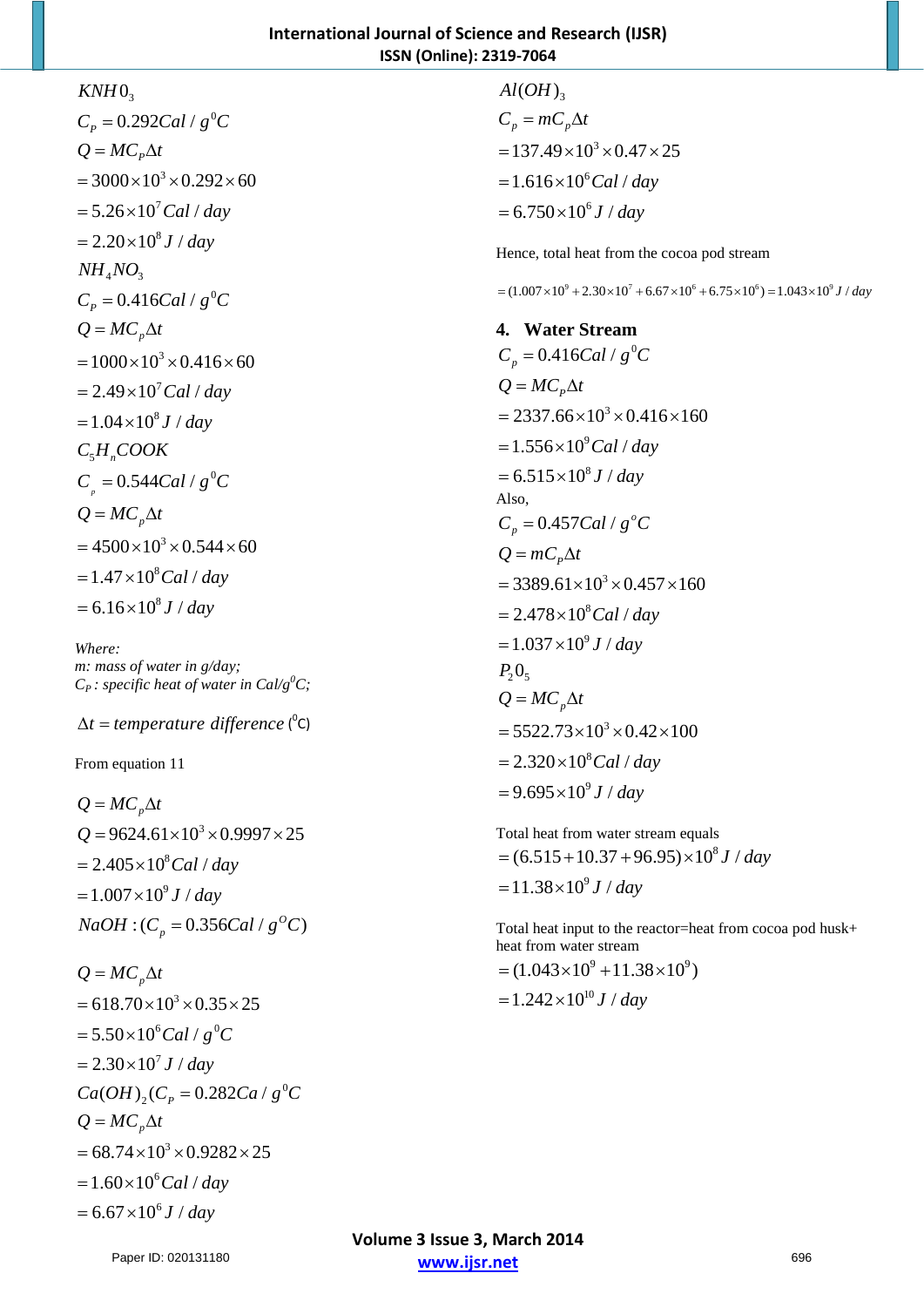## **Output**

 $KNH0_3$  $C_p = 0.292Cal / g^0C$  $= 3000 \times 10^3 \times 0.292 \times 60$  $= 5.26 \times 10^7$  *Cal* / *day*  $= 2.20 \times 10^8 J / day$  $NH_{4}NO_{3}$  $C_p = 0.416$ Cal /  $g^0C$  $= 1000 \times 10^3 \times 0.416 \times 60$  $= 2.49 \times 10^7$  *Cal* / *day*  $= 1.04 \times 10^8 J / day$  $C_5H_nCOOK$  $C_{p} = 0.544$ Cal /  $g^{0}C$  $= 4500 \times 10^3 \times 0.544 \times 60$  $Q = MC_p\Delta t$  $Q = MC_p\Delta t$  $Q = MC_p\Delta t$  $= 1.47 \times 10^8$ Cal / day  $= 6.14 \times 10^8 J / day$ 3 *NaNO*  $C_p = 0.438$ Cal /  $g^0C$  $= 1314.74 \times 10^3 \times 0.48 \times 60$  $= 3.78 \times 10^7$  *Cal* / *day*  $= 1.58 \times 10^8 J / day$  $H_{2}O$  $C_p = 0.9997$ Cal /  $g^0C$  $= 11091.88 \times 10^3 \times 0.9997 \times 60$  $= 6.65 \times 10^8$  *Cal* / *day*  $= 2.78 \times 10^9 J / day$  $Q = MC_p\Delta t$  $Q = MC_p\Delta t$ 

The heat required to raise the temperature from  $25^{\circ}$ C to  $60^{\circ}$ C in the reactor (i.e. cocoa pod husk).

$$
\Delta t = (60 - 25) = 35^{\circ}C
$$
  
\n
$$
H_2O
$$
  
\n
$$
Q = MC_p\Delta t
$$
  
\n
$$
= 9624.61 \times 10^3 \times 0.9997 \times 35
$$
  
\n
$$
= 3.36 \times 10^8 Cal/day
$$
  
\n
$$
= 1.40 \times 10^9 J/day
$$
  
\n
$$
KOH
$$
  
\n
$$
Q = MC_p\Delta t
$$
  
\n
$$
= 3290.732 \times 10^3 \times 0.277 \times 35
$$
  
\n
$$
= 3.20 \times 10^7 Cal/day
$$
  
\n
$$
= 1.34 \times 10^8 J/day
$$
  
\nStream 3  
\n
$$
Q = MC_p\Delta t
$$
  
\n
$$
= 618.70 \times 10^3 \times 0.356 \times 35
$$
  
\n
$$
= 7.71 \times 10^6 Cal/day
$$
  
\n
$$
= 3.23 \times 10^7 J/day
$$
  
\nStream4  
\n
$$
Q = MC_p\Delta t
$$
  
\n
$$
= 64.74 \times 10^3 \times 0.282 \times 35
$$
  
\n
$$
= 6.38 \times 10^5 Cal/day
$$
  
\n
$$
= 2.67 \times 10^6 J/day
$$
  
\nStream5  
\n
$$
Q = MC_p\Delta t
$$
  
\n
$$
= 137.49 \times 10^3 \times 0.47 \times 35
$$
  
\n
$$
= 2.26 \times 10^6 Cal/day
$$
  
\n
$$
= 9.46 \times 10^6 J/day
$$

Total heat absorbed

 $=$  (1.41 + 0.134 + 0.0323 + 0.00267 + 0.00946)  $\times 10^9$  $= 1.58 \times 10^9 J / day$ 

The total heat in exit stream equals

 $(2.20+1.04+6.14+1.58+27.8)\times10^8$  $=38.76\times10^{8} J/day$ 

For a day operation, total heat in exit stream  $= 38.76 \times 10^8 J$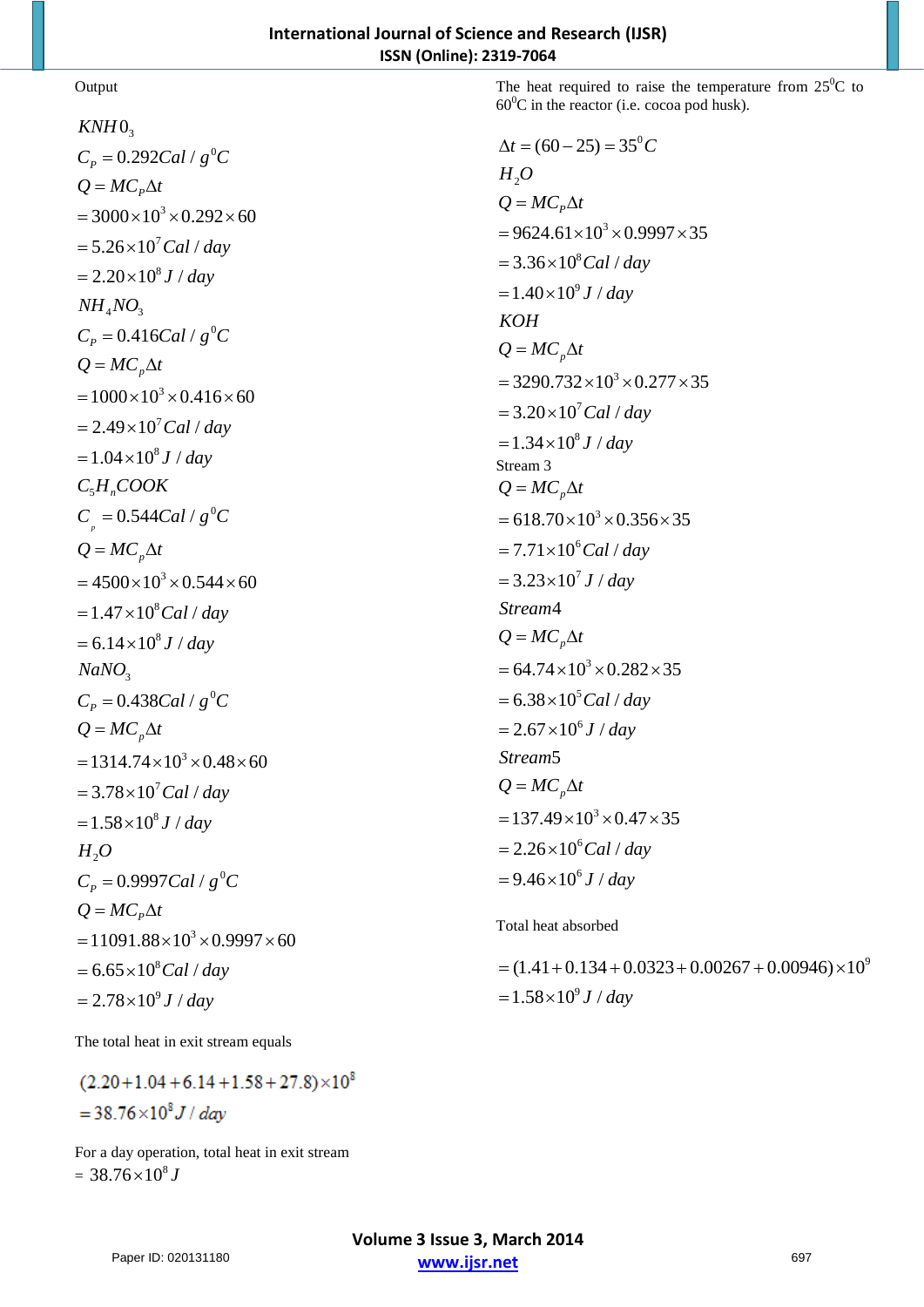# 6 *Stream*

 $= 3389.61 \times 10^3 \times 0.45 \times 100$  $= 1.53 \times 10^8$ *Cal* / *day*  $= 6.37 \times 10^8 J / day$  $= 5522.73 \times 10^3 \times 0.427 \times 100$  $= 2.32 \times 10^8$  *Cal* / *day*  $= 9.71 \times 10^8 J / day$ 7 *Stream*  $Q = MC_p\Delta t$  $Q = MC_p\Delta t$ 

The heat dissipated in the reactor

 $=(0.407 + 0.637 + 0.986) \times 10^{9}$  $= 2.03 \times 10^9 J / day$  $\Delta H_{reaction} = \sum \Delta H_{f(product)} - \sum \Delta H_{f(reactant)}$ ( ) *reaction i*  $\Delta H_{reaction} = [(-68.20 - 109.79) - (-41.35 - 114.96)]29.7 KCal / day$ = -643.896KCal / day ( ) *reaction ii* ∆H<sub>reaction</sub> = [(-108.66 – 68.32) – (-112.19 – 41.25)]15.47 KCal / day = -364.88KCal / day ( ) *reaction iii*  $\Delta H_{reaction} = [(-228.29 - 2 \times 68.32) - (-239.2 - 41.35)]0.93 KCal / day$ = −78.50*KCal / day*  $reaction (iv)$  $\Delta H$ <sub>reaction</sub> = [(-680.89 - 3(68.32)) – (-304.8 - 3 × 41.32)]  $=-885.85+428.76$ = 457.09 KCal / day = 457.09 KCal / mol × 2.49 mol / day = -1138.15*KCal / day reaction*(*v*)  $\Delta H_{reaction} = [(-2714 - 68.32) - (583.8 - 114.96)]$  $=-2782.32 + 698.76$ = -2083.56*KCal / mol* = -2083.56KCal / mol × 29.22mol / day = -60881.62KCal / day

Total heat of reaction

 $= (-643.896 - 364.88 - 78.50 - 1138.15 - 60881.62)$ *KCal / day* 

 $= 6.31 \times 10^7$  *Cal* / *day* 

 $= 2.64 \times 10^8 J / day$ 

Net heat of reaction  $=$  Heat input - Heat output  $+$  Heat added – Heat of reaction

 $=[1.242\times10^{10}-3.876\times10^{9}+1.58\times10^{9}-2.64\times10^{8}]$  $= 9.86 \times 10^9 J / day$ 

Net heat balance in the reactor is the amount of heat removed per day operation to maintain an isothermal condition in the reactor at  $60^{\circ}$ C. The heat evolved will be removed by cooling.

 $MC_{p}(t_{2}-t_{1})$  $Q = MC_p\Delta t$ 

 $t_1$ = inlet temperature of cooling water=  $25^0C$ *t*<sub>2</sub> = *outlet temperature of cooling water* =  $47^{\circ}$ C  $C_p$  for water =4.184 KJ/KgK

 $7.30 \times 10^8 = M \times 4.184 \times [47 - 25]$  $M = 7.93 \times 10^6 g / day$ *M* = 7.93×10<sup>3</sup> kg / day

Heat transferred by water at  $250.3^{\circ}$ C to  $100^{\circ}$ C equals

 $(1087.4 - 422) KJ / Kg$  $= 665.4 KJ / kg$ 

Total heat transferred by stream from  $250.3^{\circ}$ C to  $100^{\circ}$ C water equals 1712.9 KJ/kg

Total heat transferred by water at  $250.3^{\circ}$ C to  $100^{\circ}$ C equals

 $= 2.378 \times 10^6 J / Kg$  $(665.4 + 1712.9) KJ / Kg$  $= 2378.3 KJ / Kg$ 

Heat to be supplied to maintain isothermal condition in the hydrolysis  $= 7.9 \times 10^9 J$ 

Let  $M = Mass$  of stream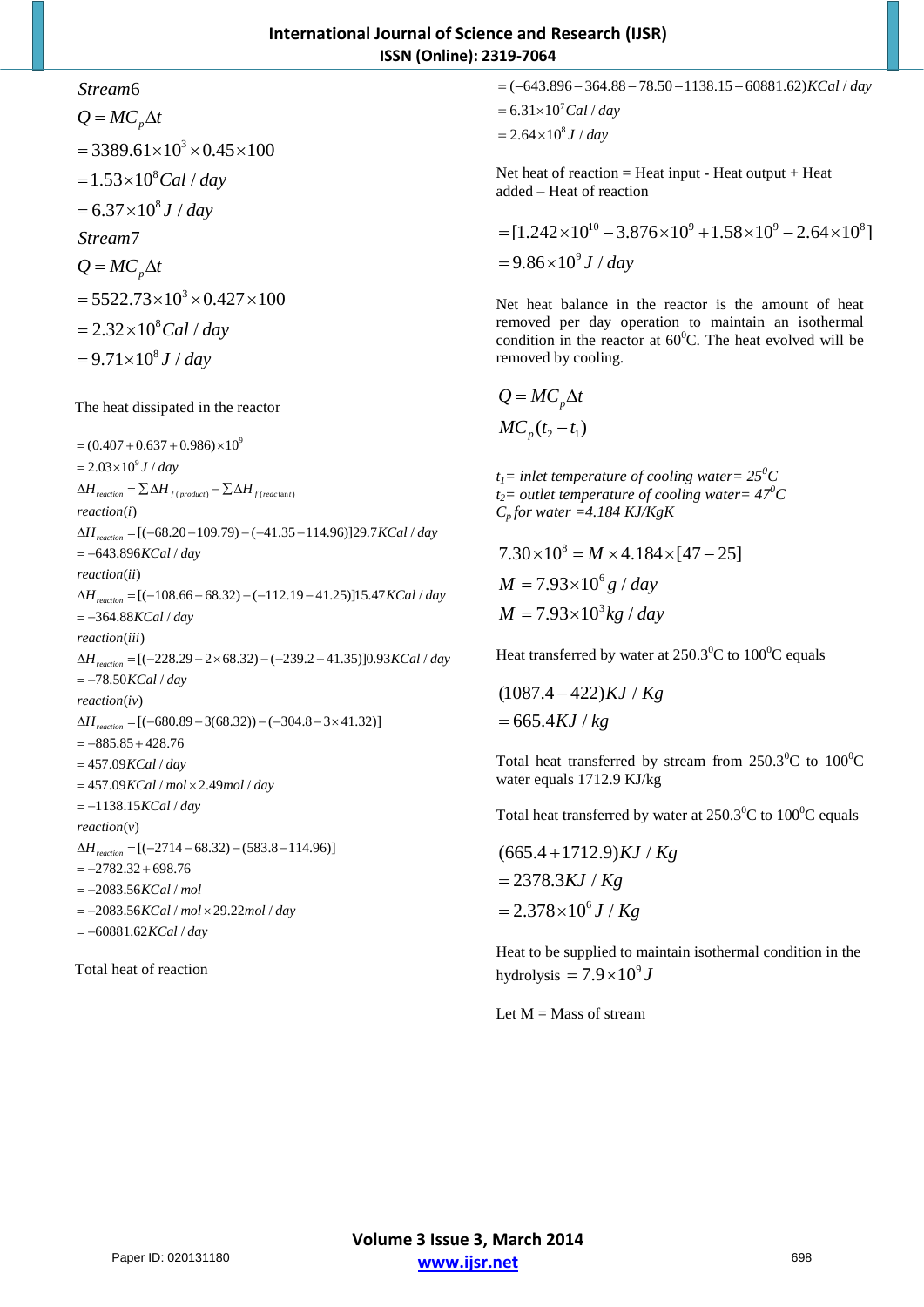# **International Journal International Journal of Science and Research (IJSR) ISSN (Online): 2319-7064**



**Figure Figure 2:** Schematic of Process Flow Diagram

#### **2.4 Process Control and Instrumentation and Instrumentation**

In the design of an industrial plant, design variables are design variables are a function of methods used for plant operation and control. Processes must be controlled precisely to give more uniform and higher quality caustic potash by the application of control often leading to higher profit. Therefore, the flow pressure, liquid level, temperature, composition or any other inventory, environmental or quality variable must be held at a desired value with the Therefore, the flow pressure, liquid level, temperature, composition or any other inventory, environmental or quality variable must be held at a desired value with the aid of some control measure or instrument applied to i Such instrument includes: has used to precisely to give more<br>d higher quality caustic potash by the<br>of control often leading to higher profit. cord control and Instrumentation<br>
sesign of an industrial plant, design variables are a<br>
pressure and flow rate in the piping system.<br>
To record the system of methods used for plant operation and control.<br>
disturbances and

- 1. Temperature sensors: for heaters, dryers
- 2. Gauges: Employed to measure the liquid level in the vessel or storage tank or the temperature and pressure in the piping system level. Temperature and pressure gauges are mounted to enable plant operation obtain a visual reading.
- 3. Control: Employed to maintain a specified liquid level, temperature and pressure flow in and out of the vessel.
- 4. Alarm: Signals via light or horn employed to indicate when liquid level, temperature or pressure level is too high or low. It is also a good indicator for conditions of no flow or reverse flow
- 5. Indicator: to indicate liquid level temperature, pressure or flow rate inside the piping system.
- pressure and flow rate in the piping system.
- 7. Cascade Control: to eliminate the effects of some disturbances and to improve the dynamic performance of the control loop.

Process control systems serves to keep the process within known safe operating limits so as to achieve the designed production rate, maintain the caustic potash within the desired specification and to operate at an optimum production cost. The operation modes of the process control system include: tion rate, maintain the caustic potash within the<br>
I specification and to operate at an optimum<br>
tion cost. The operation modes of the process<br>
system include:<br>
utomatic monitoring of the process of potassium<br>
droxide prod

- 1. Automatic monitoring of the process of potassium hydroxide production to detect an abnormal condition or an undesirable event through a sensor or a process unit. This operation mode is applicable through provision of instrument switches (pressure level etc). Its activation will generate signal alarm
- 2. Automatic shut down of the process of KOH production on detection of abnormal condition or an undesirable event.

# **5. Conclusion and Recommendation**

Nigeria has comparative advantage in the production of caustic potash from agricultural waste. With the availability of diverse caustic potash feedstock if

**Volume 3 Issue 3, March 2014 www.ijsr.net** Paper ID: 020131180 699